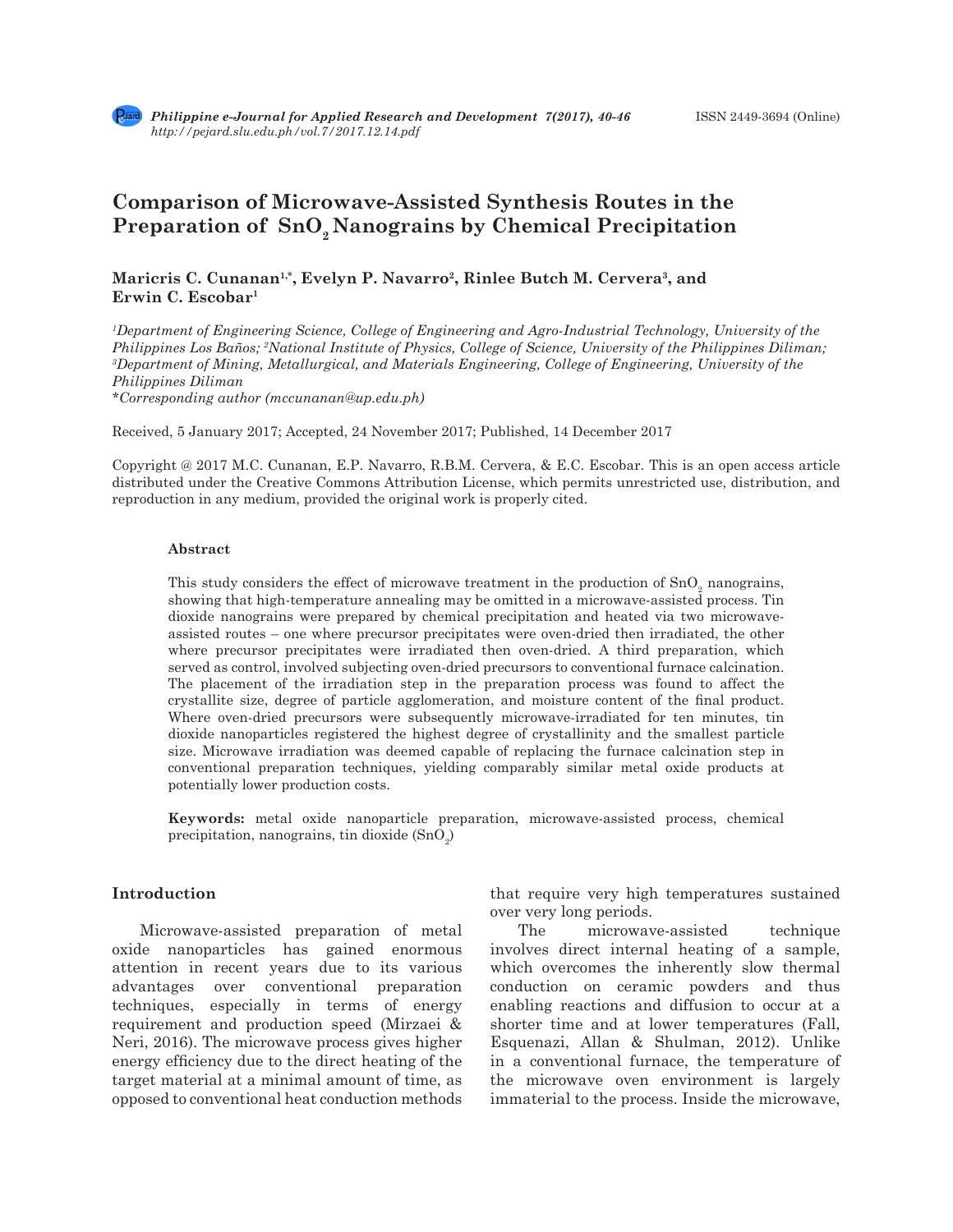both the rapid volumetric heating of the sample and the radiant heat prevent losses from the sample surface. This method thus induces a uniform temperature profile, which enables a faster and more uniform heating than is found in conventional methods. There is also no warm-up and cool-down time, thus production time, yield and product performance are improved.

Among the metal oxides used in industry, tin dioxide or tin  $(IV)$  oxide  $(SnO<sub>2</sub>)$  finds increasingly more and more cutting-edge applications because of its outstanding electrical and physical properties. Such qualities include a wide band gap value ( $E<sub>g</sub>$  = 3.6 eV), a large exciton binding energy (130  $eV$ ), high conductivity, and high optical transparency (Zhang et al., 2016) – properties that are required in optoelectronic applications like LEDs and electrode materials in solar cells and flat panel displays. Thus, tin dioxide currently finds use as follows: a solid state sensor due to its sensitivity towards different gaseous species, a material in transparent conductive thin film coatings, an oxidation catalyst in industrially important chemical reactions, and a high-capacity anode material in lithium-ion batteries (Singh & Nakate, 2013; Sagadevan, 2015).

Nanoparticles of  $SnO<sub>2</sub>$  have usually been prepared using various wet or dry techniques such as hydrothermal, solvothermal, gel combustion, evaporation of tin grains in air, chemical vapor deposition, spray pyrolysis, and sol-gel or chemical precipitation methods (Thenmozhi, Manivannan, Kumar & Veerarethinamurugan, 2015). Among these, the wet preparation techniques (e.g., chemical precipitation that forms a separable solid substance from a dissolved solution) are preferred due to inexpensive chemical precursors, low temperature processing, and better product homogeneity (Sagadevan, 2015).

Microwave-assisted synthesis is nothing new.  $\mathrm{SnO}_2$  has already been prepared previously in conjunction with various wet techniques such as the hydrothermal method used by Blessi, Sonia, Vijayalakshmi & Pauline (2014) and the solvothermal synthesis employed by Zou & Wang (2013). However, very few studies have looked into the influence of the sequence location of microwave treatment during production process on the resulting properties of the material produced.

In many studies, microwave irradiation was applied simply as a pre-treatment prior to calcination (Krishnakumar, Pinna, Kumari, Perumal & Jayaprakash, 2008; Singh & Nakate, 2013; Zou & Wang, 2013) with the aim of achieving a lower calcination temperature and/or a shorter calcination period. Few have asserted the possibility of getting rid entirely of an energy-intensive post-microwave step such as annealing, or showing that the microwave process can serve as the calcination step without compromising product quality. In this study, we endeavor to elaborate the effect of microwave treatment placed at different stages in the production of  $SnO<sub>2</sub>$  nanograins and show that high-temperature annealing as a final step may be completely omitted in a microwave-assisted process.

#### **Methodology**

Gaber et al.'s (2014) chemical precipitation method for the synthesis of  $SnO_2$  was employed. Tin hydroxyl solution (0.1 M) was prepared by diluting 18.96 g of  $SnCl<sub>2</sub>$  powder with deionized water to produce 1.0 L solution. A 0.14 M tris  $HCl$  solution ( $pH = 8$ ) served as buffer, prepared by diluting 19.94 g tris (hydroxymethyl) aminomethane and 5.83 mL concentrated HCl in deionized water to produce 1.0 L of solution. To induce precipitation, approximately 800 mL of the buffer was poured into the hydroxyl solution to adjust and maintain the pH between 7.0 and 9.0. Precipitates were collected and washed several times with deionized water until chloride ions were no longer detectable by the silver nitrate  $(AgNO<sub>3</sub>)$  test administered.

Collected tin hydroxide precipitates were put into covered crucibles and then used to prepare nanograins of  $SnO<sub>2</sub>$  via three different dehydration synthesis routes, namely: (1) oven-dried then microwave-assisted (OM), (2) microwave-assisted then oven-dried (MO), and (3) oven-dried then heat-treated in a furnace (OF) which is the traditional method.

Oven-drying at 100 °C was done for about 16 h using an Interlab DSO-500D digital oven. After drying, samples were ground to fine powder. Microwaving was performed for 10 minutes using a domestic microwave oven (American Heritage)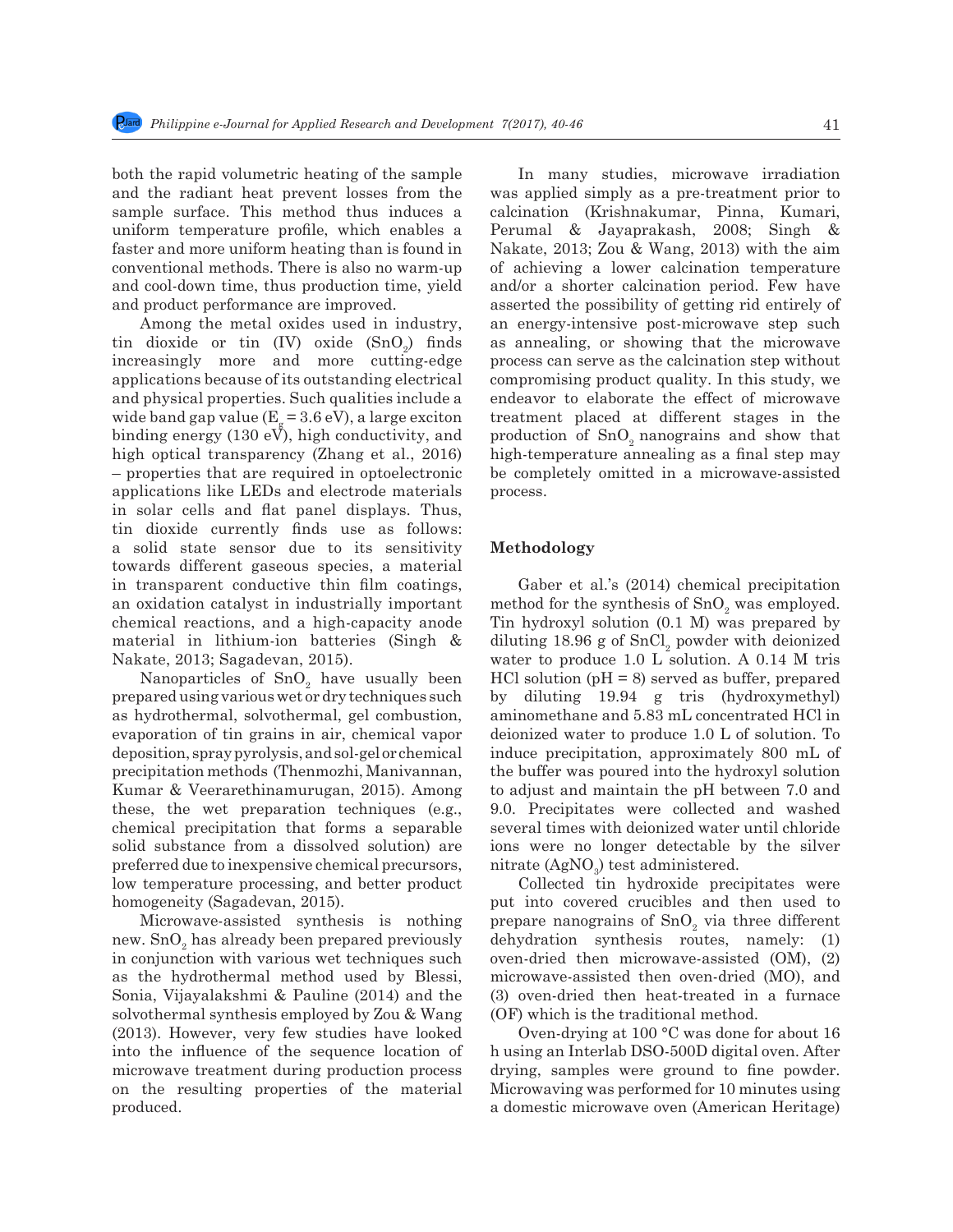with 800 W and 2.45 GHz output capacity. Heat treatment was performed at 600 °C for 2 h at a ramp rate of 5°C/min in a Carbolite 3216 Muffle Furnace.

The diffraction patterns of all samples were generated using a Shimadzu MAXima\_X XRD-7000 X-Ray diffractometer. Surface morphologies were observed by scanning electron microscopy (SEM) using a JSMS310 Scanning Microscope, while the thermogravimetric analysis (TGA) and Fourier Transform Infrared Spectroscopy (FTIR) graphs were generated using the TA Instruments TGA Q500 and Nicolet<sup>TM</sup>iS<sup>TM</sup>50 FT-IR Spectrometer, respectively.

## **Results and Discussion**

#### *Crystallinity and crystallite size comparisons*

Powder samples obtained from the three synthesis routes – OM, MO and OF – registered diffraction peaks that fit well to the Cassiterite type tetragonal rutile structure of  $SnO_2$  crystal (Figure 1). The lack of characteristic peaks in their XRD spectra suggests that high purity  $\mathrm{SnO}_{\scriptscriptstyle{2}}$  were produced.

The most crystalline among the samples

were those prepared via the OM synthesis route, which registered the narrowest XRD peak that corresponds to a FWHM (full width at half maximum) value of 0.08; samples prepared via MO and OF routes registered FWHM values of 0.12 and 0.20, respectively. This outcome may be explained by looking into the synthesis process. In the OM route, microwave radiation is absorbed and converted to heat more directly by tin hydroxide precursors, as the sample had essentially been rid of water prior to irradiation. This makes for excellent oxide formation by dehydration. In the MO route, microwave radiation is absorbed by both the precipitate precursors and the aqueous components that also use the available heat for the conversion of tin hydroxides to oxides, thus managing to take away some of the heat unto itself. Nevertheless, samples prepared via the MO route were more crystalline than those prepared through the conventional OF method. This could be attributed to the higher reaction temperature that microwave heating provides.

Crystallite size determination was carried out quantitatively using the Scherrer equation. Crystallite sizes so determined were 1.74 nm, 2.89 nm and 33.13 nm for OM, MO and OF samples, respectively. These results show



Figure 1. Stacked XRD spectra of the prepared  $\text{SnO}_2$  powder samples. All three exhibited the Miller indices [110], [101], [200], [211], and [301] which match well with JCPDS card #41-1445.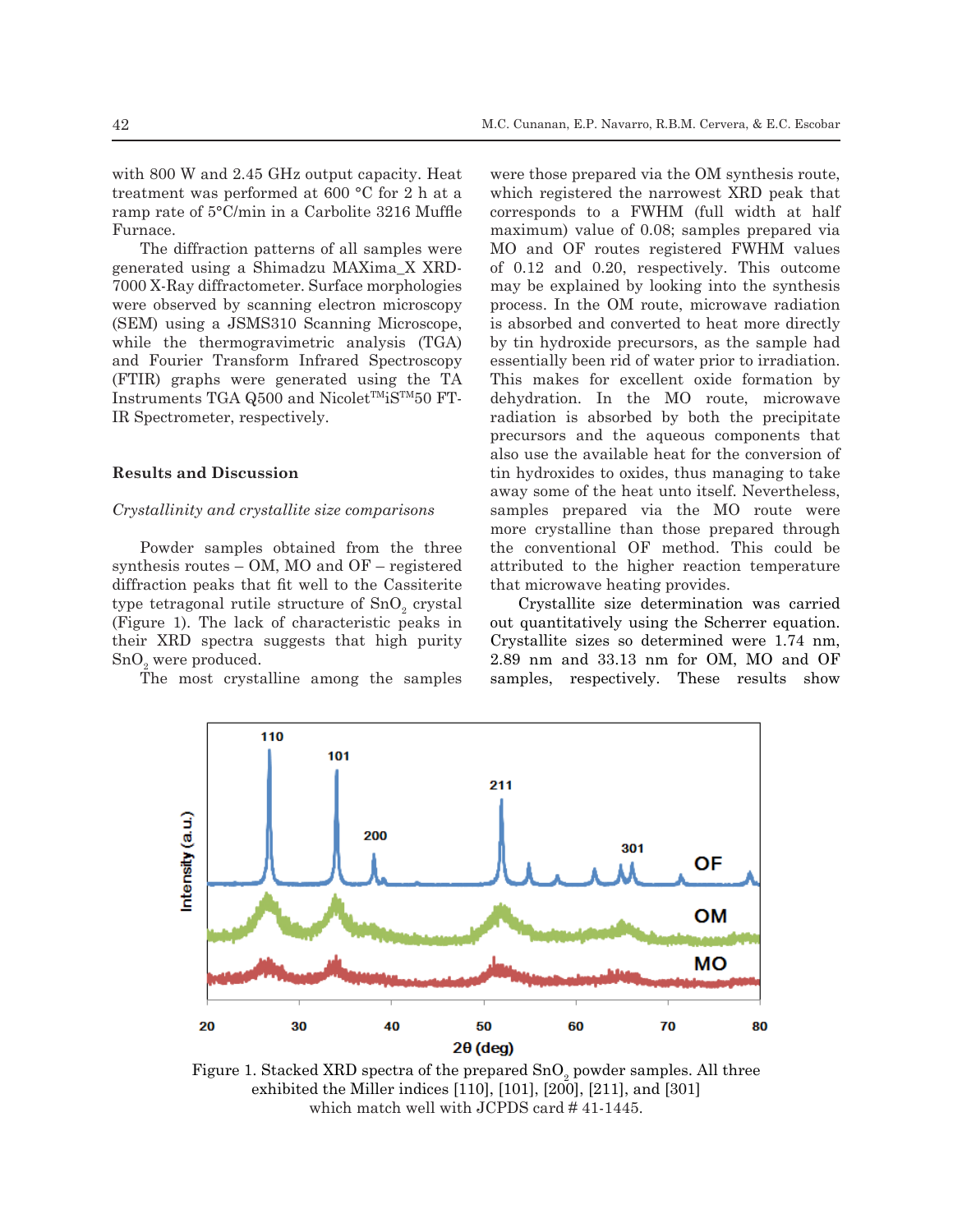that the microwave-assisted process generally produces smaller crystals compared to the conventional process, probably due to the brief period of crystal formation during irradiation compared to furnace calcination. In the OM route where irradiation happens as a final step, crystallite sizes are understandably smaller compared to those prepared via the MO route where irradiation is followed by prolonged lowtemperature heating, which somehow affords opportunity for further crystal formation.

#### *Surface morphologies*

The SEM micrographs of  $SnO<sub>2</sub>$  samples prepared via the three different routes, including that of an as-dried sample that did not undergo calcination, are shown in Figure 2. The micrographs reveal comparable degrees of particle agglomeration in samples prepared by the OM and OF routes, probably as a consequence of both processes being terminated with hightemperature treatment. Similarly, those terminated with low-temperature treatment as in the MO route or simple oven-drying show essentially the same degree of clustering and wide

size distribution. The micrographs also reveal that OM and OF samples produce generally smaller clumps compared to the MO and noncalcined samples – an outcome which may again be linked to where high-temperature treatment is implemented in the preparation process. With regard to agglomerate size, the trend goes toward smaller clumps emerging from heated endings.

#### *Thermal decomposition behavior*

The thermal behavior of samples prepared via the microwave-assisted routes OM and MO was studied by subjecting these to thermogravimetric analyses. The TGA graphs generated (Figure 3) reveal two stages of decomposition similar to previous reports on  $SnO<sub>2</sub>$  prepared using traditional methods, although the 100-450 °C range previously reported by Gaber et al. (2014) covering the first stage of calcination where water and hydroxyl molecules are decomposed was reduced to 23-225 °C for the MO route (peaking at 86 °C), and 57-150 °C for the OM route (peaking at 76.5 °C). This means that the samples prepared via the microwave-assisted routes are generally more dehydrated, with



Figure 2. SEM micrographs of samples prepared via (a) simple oven drying, (b) OF, (c) MO, and (d) OM routes, at 20k magnification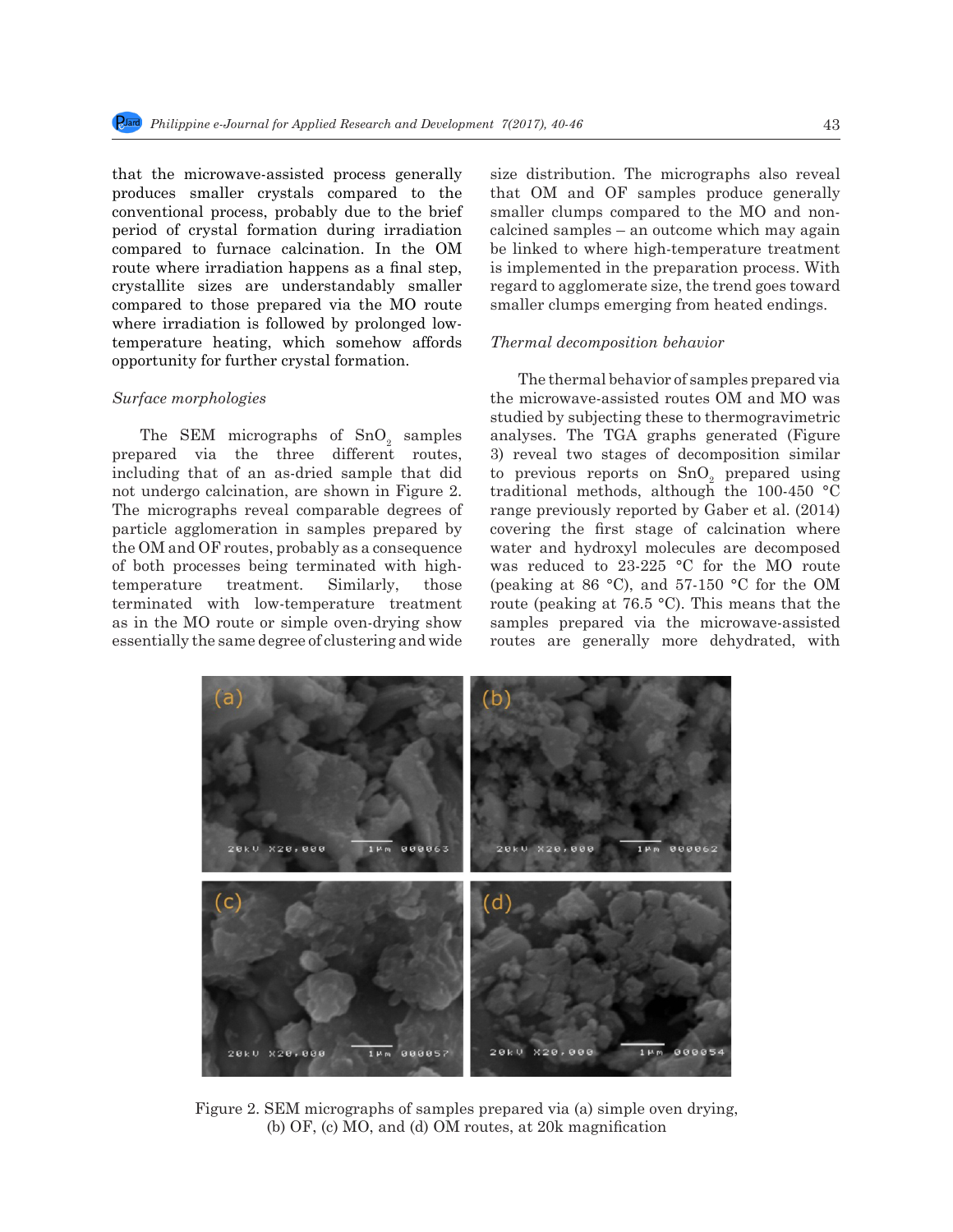

Figure 3. TGA curves of samples prepared via the microwave-assisted routes

OM-samples being the driest due to a very hightemperature finish, however brief. MO-samples tend to remain palpably moist even after 16 h of oven-drying. The resulting weight loss in the first stage of thermal decomposition was approximately 11.8% and 7.7% for MO and OM, respectively.

The second stage of decomposition characterized by the burnout of carbon and the completion of crystallization reactions occur at 225-495 °C (peaking at 302 °C) and 300-540 °C (peaking at 396 °C) for MO and OM, respectively. Weight losses associated to this stage were approximately 11.0% and 8.5% for MO and OM samples, respectively. Altogether, the MO samples registered a weight loss of 22.8% and the OM samples, 16.2%.

## *Verification of functional groups*

Fourier transform infrared spectroscopy (FTIR) was employed to determine what functional groups are present in the samples prepared using various routes. The FTIR curves are presented in Figure 4. The strong peaks near the 556 and 656 cm−1 regions correspond to the



Figure 4. FTIR curve of  $\text{SnO}_2$  sample prepared via the (A) OF, (B) OM and (C) MO routes.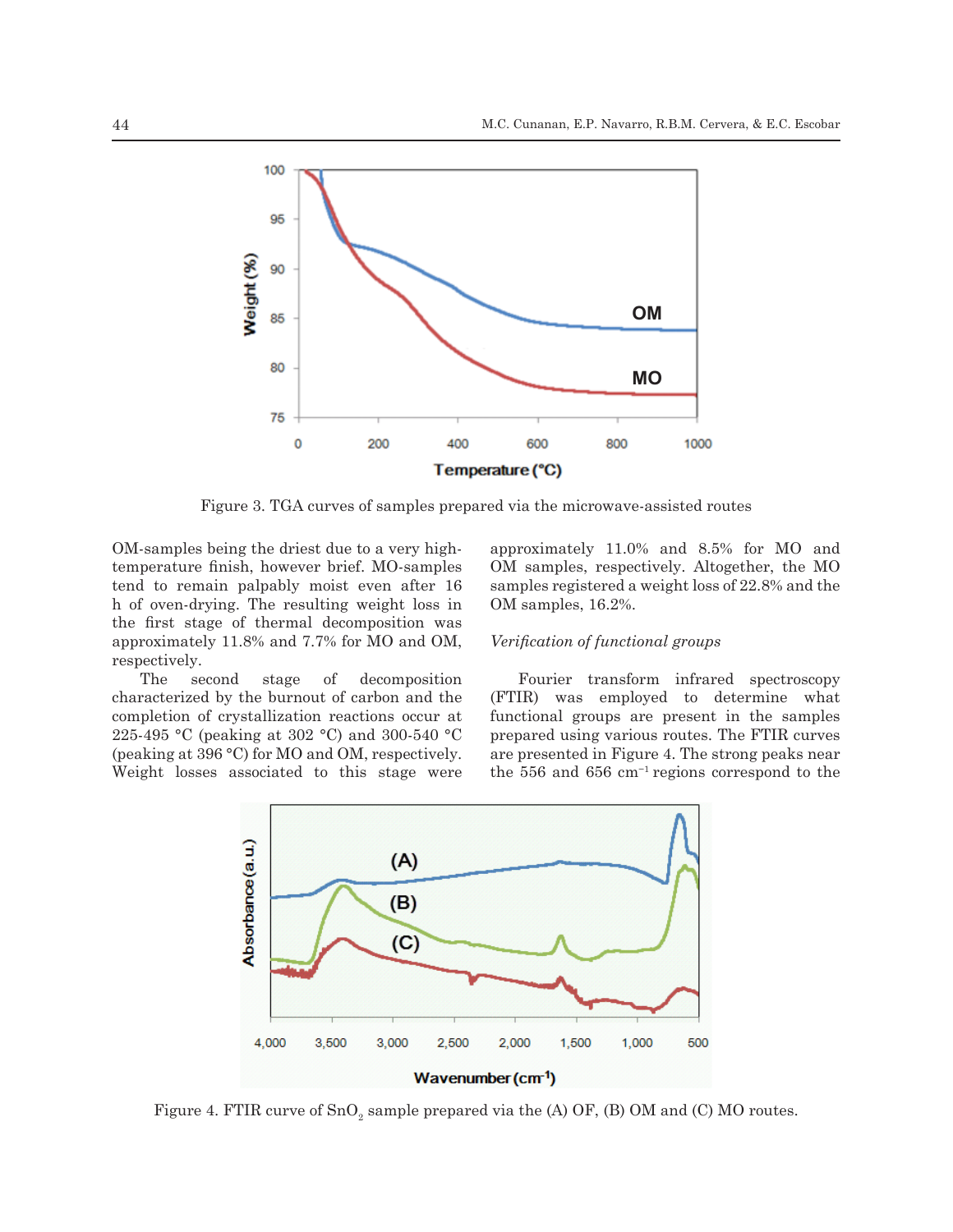stretching vibrations of Sn–O bonds (Chen and Gao, 2004). The  $556 \text{ cm}^{-1}$  absorption band ascribes to the presence of tin hydroxyl groups, while the 656 cm−1 band is attributed to the oxide-bridge functional group. As such, the presence of the latter peak means that microwave energy had successfully transformed the tin hydroxyl groups to oxide groups.

Absorbance peaks around 1628 and 3400 cm−1 correspond to bending vibrations of absorbed molecular water and the stretching vibrations of –OH groups, respectively. The absorption band at 3419 cm−1 may be attributed to the stretching vibration of surface hydroxyl group or adsorbed water which has been observed due to the readsorption of water molecules from ambient atmosphere.

### **Conclusion**

Microwave-assisted synthesis of tin dioxide is highly effective especially if a more crystalline sample is desired. Moreover, this process produces product properties comparable with those prepared by the conventional method of furnace calcination. Switching the microwave irradiation and oven-drying steps leads to three main consequences: (1) a difference in the crystallite size of the sample, (2) a difference in the size of particle aggregates, and (3) a wide gap in moisture content. Tin dioxide produced with microwave irradiation as a final step tends to have smaller crystallite sizes, smaller particle aggregates, and lower moisture content.

Microwave-assisted synthesis is indeed a fast, cost-effective, efficient and precisely controllable alternative to conventional heating methods. Ten minutes of exposure to microwave irradiation can produce highly pure tin dioxide nanocrystals that do not need further high-temperature annealing, thus opening the possibility for efficient production at decreased production costs (energy consumption and sample preparation time).

Further characterization tests using high resolution transmission electron microscopy, energy-dispersive X-ray spectroscopy, electrical resistance measurements, etc., are recommended to quantitatively compare other properties of microwave-synthesized  $\text{SnO}_2$  with those prepared via conventional calcination.

#### **Acknowledgments**

The authors thank the Philippine Council for Industry, Energy, and Emerging Technology Research and Development of the Department of Science and Technology (PCIEERD-DOST) for the financial support. Invaluable assistance was also extended by the General Chemistry Laboratory in the Institute of Chemistry, University of the Philippines Los Baños.

#### **References**

- Blessi, S., Sonia, M.M.L., Vijayalakshmi, S., & Pauline, S. (2014). Preparation and characterization of  $SnO<sub>2</sub>$  nanoparticles by hydrothermal method. *International Journal of ChemTech Research, 6*(3), 2153-2155.
- Chen, D., & Gao, L. (2004). Novel synthesis of welldispersed crystalline SnO2 nanoparticles by water-in-oil microemulsion-assisted hydrothermal process. *Journal of Colloid and Interface Science*, *279*(1), 137-142. http:// dx.doi.org/10.1016/j.jcis.2004.06.052
- Fall, M., Esquenazi, G., Allan, S., and Shulman, H. (2011). Rapid limestone calcination using microwave assist technology. 2011 ACEEE Summer Study on Energy Efficiency in Industry. Niagara Falls, NY, 72-80.
- Gaber, A., Abdel-Rahim, A., Abdel-Latief, A.Y., & Abdel-Salam, M.N. (2014). Influence of calcination temperature on the structure and porosity of nanocrystalline SnO<sub>2</sub> synthesized by aconventional precipitation method. *International Journal of Electrochemical Science, 9*, 81-95.
- Krishnakumar, T., Pinna, N., Kumari, K.P., Perumal, K. & Jayaprakash, R. (2008). Microwave-assisted synthesis and characterization of tin oxide nanoparticles. *Materials Letters, 62*, 3437-3440.
- Mirzaei, A. & Neri G. (2016). Microwave-assisted synthesis of metal oxide nanostructures for gas sensing application: A Review. *Sensors and Actuators B: Chemical, 237*, 749-775.
- Sagadevan, S. (2015). Preparation, structural and electrical properties of tin oxide nanoparticles. *Journal of Nanomaterials & Molecular Nanotechnology, 4*(1), http:// dx.doi.org/10.4172/2324-8777.1000157.